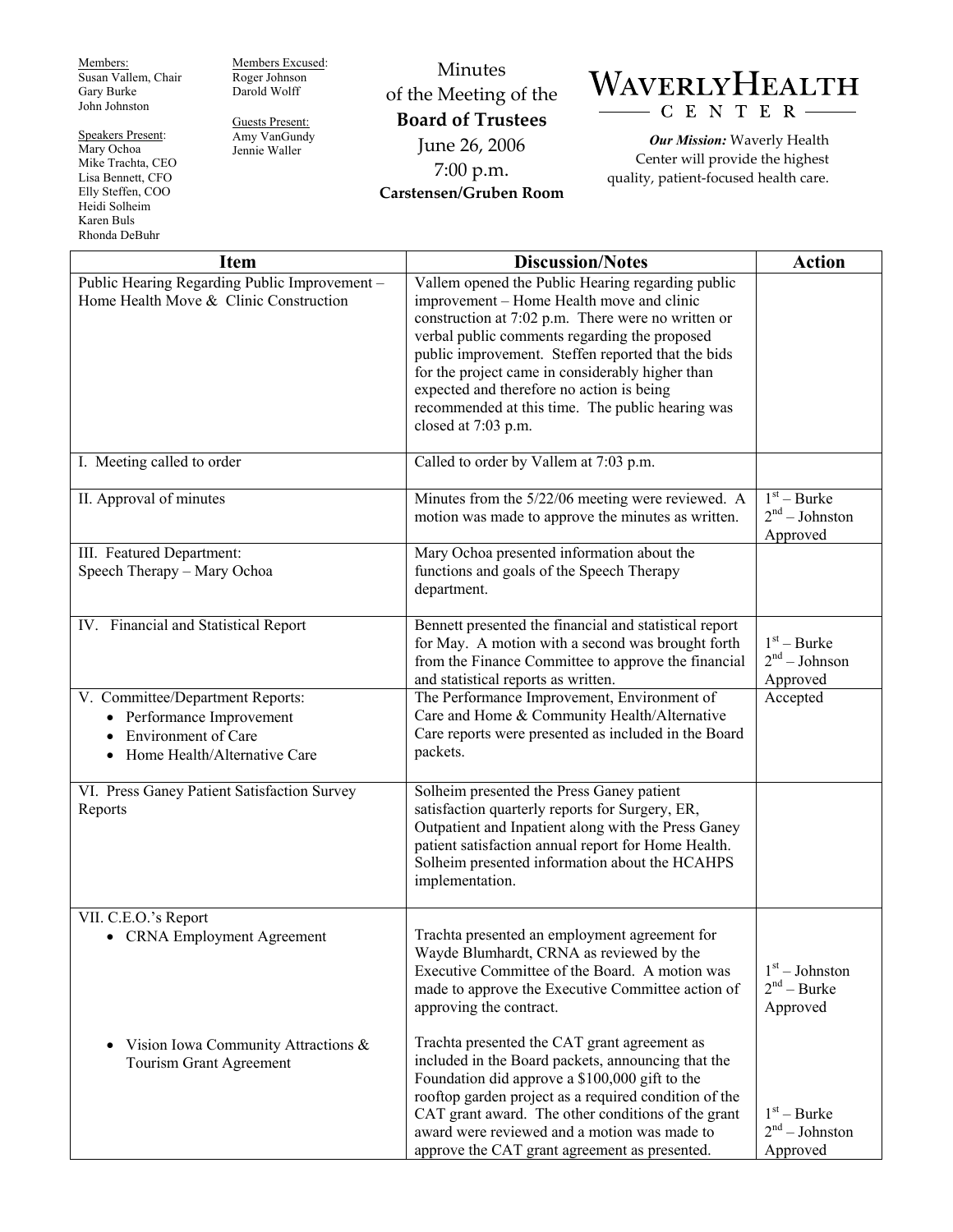| VIII. Medical Staff Report                                                                                                                                                                                                                                                                                                                                                                                                                                                                                                                                                                                                                                                                                                                                                                                                                           | Trachta reported that Dr. VerSteeg has started her<br>employment in the Women's Clinic and Dr. Beaty<br>will begin her employment in the General Surgery<br>Clinic on July $10^{\text{th}}$ .<br>Trachta reported that the hospital is still considering<br>options for a third anesthesia provider. Dean<br>Hutchison, CRNA will be officially employed by the<br>hospital at the end of July and Wayde Blumhardt,<br>CRNA will begin on August 21 <sup>st</sup> . The hospital will<br>likely have to purchase some temporary coverage<br>during the transitional period.                          |                                               |
|------------------------------------------------------------------------------------------------------------------------------------------------------------------------------------------------------------------------------------------------------------------------------------------------------------------------------------------------------------------------------------------------------------------------------------------------------------------------------------------------------------------------------------------------------------------------------------------------------------------------------------------------------------------------------------------------------------------------------------------------------------------------------------------------------------------------------------------------------|------------------------------------------------------------------------------------------------------------------------------------------------------------------------------------------------------------------------------------------------------------------------------------------------------------------------------------------------------------------------------------------------------------------------------------------------------------------------------------------------------------------------------------------------------------------------------------------------------|-----------------------------------------------|
| IX. Old Business<br>• Construction Update                                                                                                                                                                                                                                                                                                                                                                                                                                                                                                                                                                                                                                                                                                                                                                                                            | Trachta presented the following construction<br>updates:<br>• sidewalk construction will begin within the<br>next week.<br>• the drop-in babysitting area renovation is close<br>to completion.<br>• The MRI/CT project is progressing on<br>schedule.<br>Trachta reported that they will be presenting a capital<br>request for purchase or lease of a new CT scanner at<br>the next Board meeting. He reported that the goal is<br>to have the MR and CT installed at the same time.                                                                                                               |                                               |
| Property Acquisition                                                                                                                                                                                                                                                                                                                                                                                                                                                                                                                                                                                                                                                                                                                                                                                                                                 | Trachta reported that he has spoke with Dick Crayne<br>and the city will be giving us a proposed price for us<br>to purchase the golf maintenance shed block.<br>Trachta will share more information with the Board<br>as it becomes available.                                                                                                                                                                                                                                                                                                                                                      |                                               |
| X. New Business<br>• Appointments to Medical Staff:<br>Mary Jones, RN (Dr. Menning)<br>Tarik Ramahi, M.D. - Cardiology<br>×,<br>• Reappointment to Medical Staff:<br>Ivo Bekavac, M.D. - Neurology<br>٠<br>John Brunkhorst, M.D. - Family<br>٠<br>Practice<br>Daniel Darnold, M.D. - Family<br>п<br>Practice<br>Arnold Delbridge, M.D. - Orthopedic<br>Е<br>Surgery<br>Daniel Eggers, M.D. - ER<br>п<br>Joseph Hart, M.D. - Otolaryngology<br>٠<br>Scott Johnson, PA-C - Family<br>٠<br>Practice<br>Farid Manshadi, M.D. Physical<br>Medicine<br>Richard Mauer, M.D. -<br>п<br>Ophthalmology<br>Lisa Owens, M.D. - General Surgery<br>٠<br>James Poock, M.D. - ER<br>۰.<br>David Rathe, D.O. - Internal Medicine<br>٠<br>& Pediatrics<br>Michael Slavin, D.O. - Nephrology<br>п<br>Resignation From Medical Staff:<br>Robert Pelfrey, M.D. - Urology | Trachta presented the appointments and<br>reappointments to Medical Staff and the resignations<br>from Medical Staff as listed at left, noting that<br>completed/verified application materials have not yet<br>been received from Dr. Manshadi and Dr. Poock.<br>The files have been reviewed by the Executive<br>Committee of the Medical Staff. The Executive<br>Committee recommends approval. A motion was<br>made to approve the items, with the exception of Dr.<br>Manshadi and Dr. Poock, as individually considered<br>and recommended by the Executive Committee of<br>the Medical Staff. | $1st - Burke$<br>$2nd - Johnston$<br>Approved |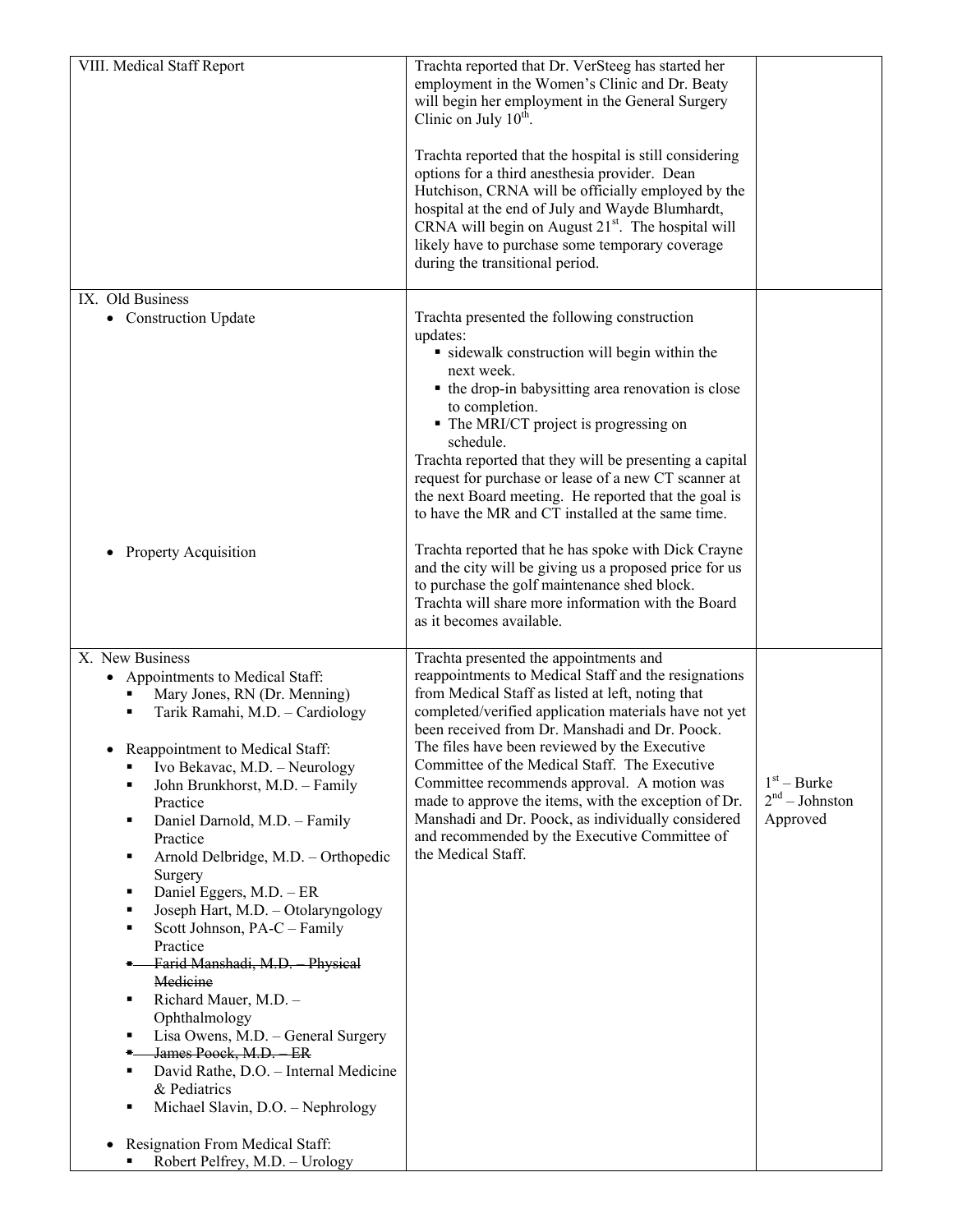| Bushra Sulieman, M.D. - ER                                                                                                                                                                                                                                                                                 |                                                                                                                                                                                                                                                                                                                                                                                                              |                                               |
|------------------------------------------------------------------------------------------------------------------------------------------------------------------------------------------------------------------------------------------------------------------------------------------------------------|--------------------------------------------------------------------------------------------------------------------------------------------------------------------------------------------------------------------------------------------------------------------------------------------------------------------------------------------------------------------------------------------------------------|-----------------------------------------------|
| Revised Privilege Listings:<br>Otolaryngology                                                                                                                                                                                                                                                              | Trachta presented the revised privilege listing as<br>listed at left, and included in the Board packets.<br>Conway developed the form in collaboration with<br>Dr. Bell. The form has been reviewed and is<br>recommended for approval by the Executive<br>Committee of the Medical Staff. A motion was<br>made to approve the privilege listing as written and<br>individually considered.                  | $1st - Johnston$<br>$2nd - Burke$<br>Approved |
| New/Revised Policies:<br>$\bullet$<br>Transitional Care/Med/Surg<br>Low Patient Census or Workload/<br>Human Resources<br>Access to Electronic Records/Health<br>٠<br><b>Information Management</b><br>Purchases, Capital Expenditures -<br>٠<br>Equipment, Renovations, Supplies/<br>Materials Management | Trachta presented the new/revised policies as listed<br>at left, and included in the Board packets. A motion<br>was made to approve the policies as written and<br>individually considered.                                                                                                                                                                                                                  | $1st - Burke$<br>$2nd - Johnston$<br>Approved |
| Finance Committee<br>$\bullet$<br>Capital Request - Cryostat                                                                                                                                                                                                                                               | Trachta reported that the Finance Committee met on<br>June 20 <sup>th</sup> . Minutes from said meeting were included<br>in the Board packets. Trachta presented the<br>following capital requests:<br>Cryostat 0620E/110 at a cost not to exceed<br>$\blacksquare$<br>\$14,495<br>A motion with a second was brought forth from the<br>Finance Committee to approve the capital request as<br>listed above. | $1st - Johnson$<br>$2nd - Burke$<br>Approved  |
| <b>Resolution Naming Depositories</b><br>п                                                                                                                                                                                                                                                                 | Bennett presented a resolution naming depositories.<br>The resolution has been revised to add Victoria State<br>Bank in Victoria, Minnesota for the anesthesia<br>billing service. A motion was made to adopt the<br>resolution as presented.                                                                                                                                                                | $1st - Johnston$<br>$2nd - Burke$<br>Approved |
| IT Proposal                                                                                                                                                                                                                                                                                                | A motion with a second was brought forth from the<br>Finance Committee to approve the proposal for IT<br>Chief Information Officer (CIO) services from ICE<br>Technologies at an estimated cost of \$95,000.                                                                                                                                                                                                 | $1st - Burke$<br>$2nd - Johnson$<br>Approved  |
| <b>Personnel Committee</b>                                                                                                                                                                                                                                                                                 | Trachta reported that the Personnel Committee met<br>prior to this meeting. Heidi Harms was selected as<br>the Employee of the Month for July. Harms, a<br>Registered Nurse in the Emergency Room was<br>nominated by 3 co-workers for coming in on her day<br>off to care for a small child whose expectant mother<br>was a patient in ER.                                                                  |                                               |
| Introduction – Amy VanGundy                                                                                                                                                                                                                                                                                | Trachta introduced Amy VanGundy, Administrative<br>Intern. VanGundy will be working on the annual<br>benchmarking report and will present the report at<br>the July Board meeting.                                                                                                                                                                                                                           |                                               |
| Community Requests for First Aid<br>$\bullet$<br>Supplies                                                                                                                                                                                                                                                  | Solheim reported that the Marketing department has<br>been receiving requests for donations of first aid<br>supplies for community groups/events. She<br>requested a yearly allotment of \$500.00 with which<br>the hospital could purchase first aid kits with the<br>WHC logo that would be donated to community<br>groups/events. A motion was made to approve the                                        | $1st - Johnston$                              |